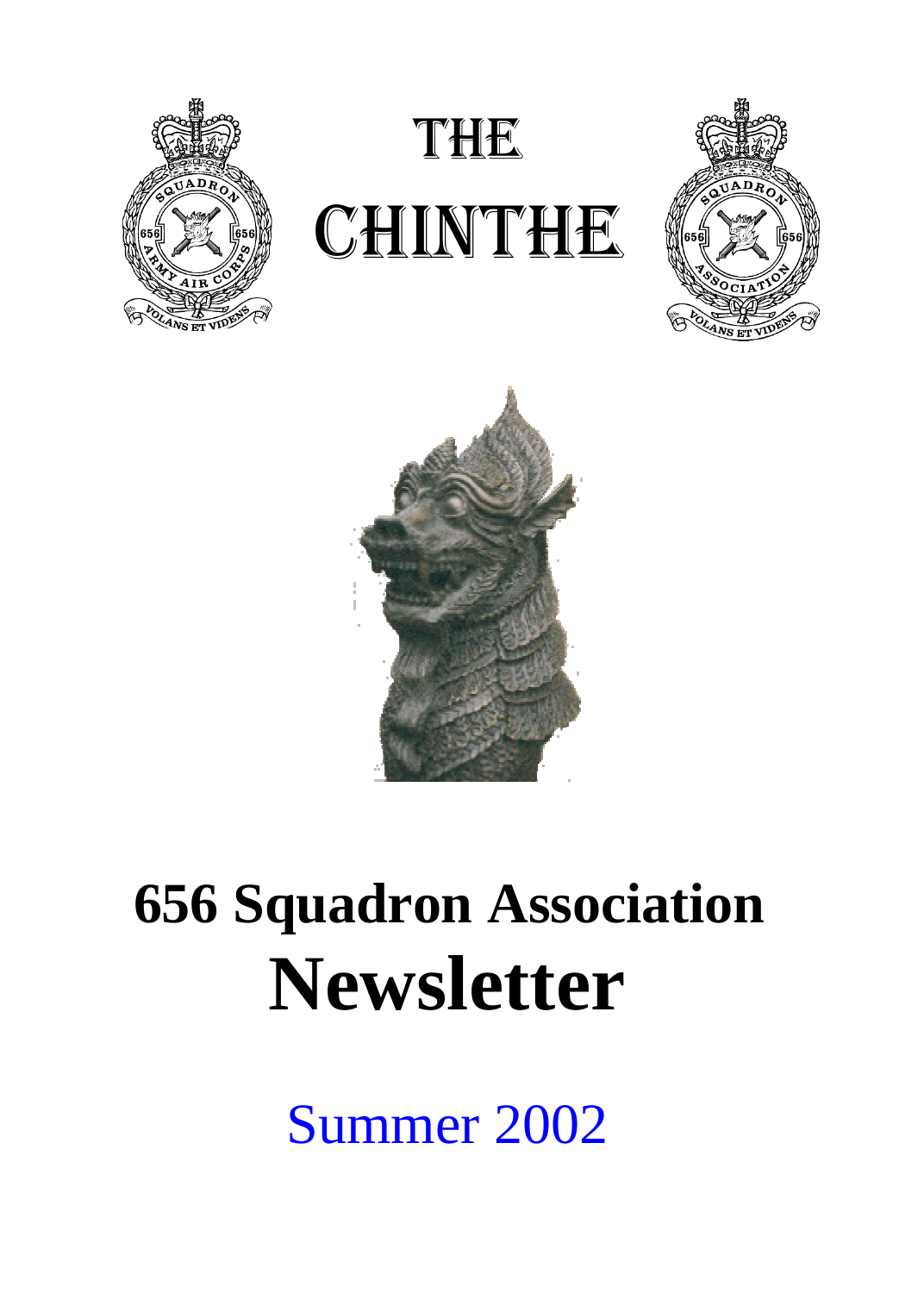#### **Contents**

| Secretary's report                       | 3  |
|------------------------------------------|----|
| Squadron Report & 20 Years on            | 4  |
| <b>Reunion details</b>                   | 5  |
| WZ 706—the first time!                   | 6  |
| <b>From the Web Guest Book</b>           |    |
| <b>Elephant Hunting??</b>                | 10 |
| <b>Notices, New members</b>              | 14 |
| <b>Obituary</b>                          | 15 |
| <b>Support our advertiser Back cover</b> |    |

#### **YOUR ASSOCIATION CONTACTS**

#### **General Secretary**:

John Bennett Holywell House, Patterdown, Chippenham, Wilts SN15 2NP Tel: 01249 – 652922 Email: 656-sqn-assn@btinternet.com

#### **Hon Treasurer**:

George McKie 40 Redruth Ave, Wigston Magna, Leicestershire, LE18 2JF Tel: 01162-887352 george@gwmc.demon.co.uk

#### **Deputy Treasurer**

Ken Mattocks 15 College Park, Horncastle, Lincolnshire, LN9 6RE Tel|: 01507-522102 laureken@btinternet.com

#### **Committee Member**

John Heyes Ty Ni, Corwen Road, Pontybodkin, Mold, CH7 4TG Tel: 01352-770100 john.sylvia.heyes@whsmithnet.co.uk

## **Diary Dates**

Reunion - Dishforth - see page 5 14 Sept 2002 There will be no dinner this year. 60th Anniversary - Dishforth - End May/Beginning June 2003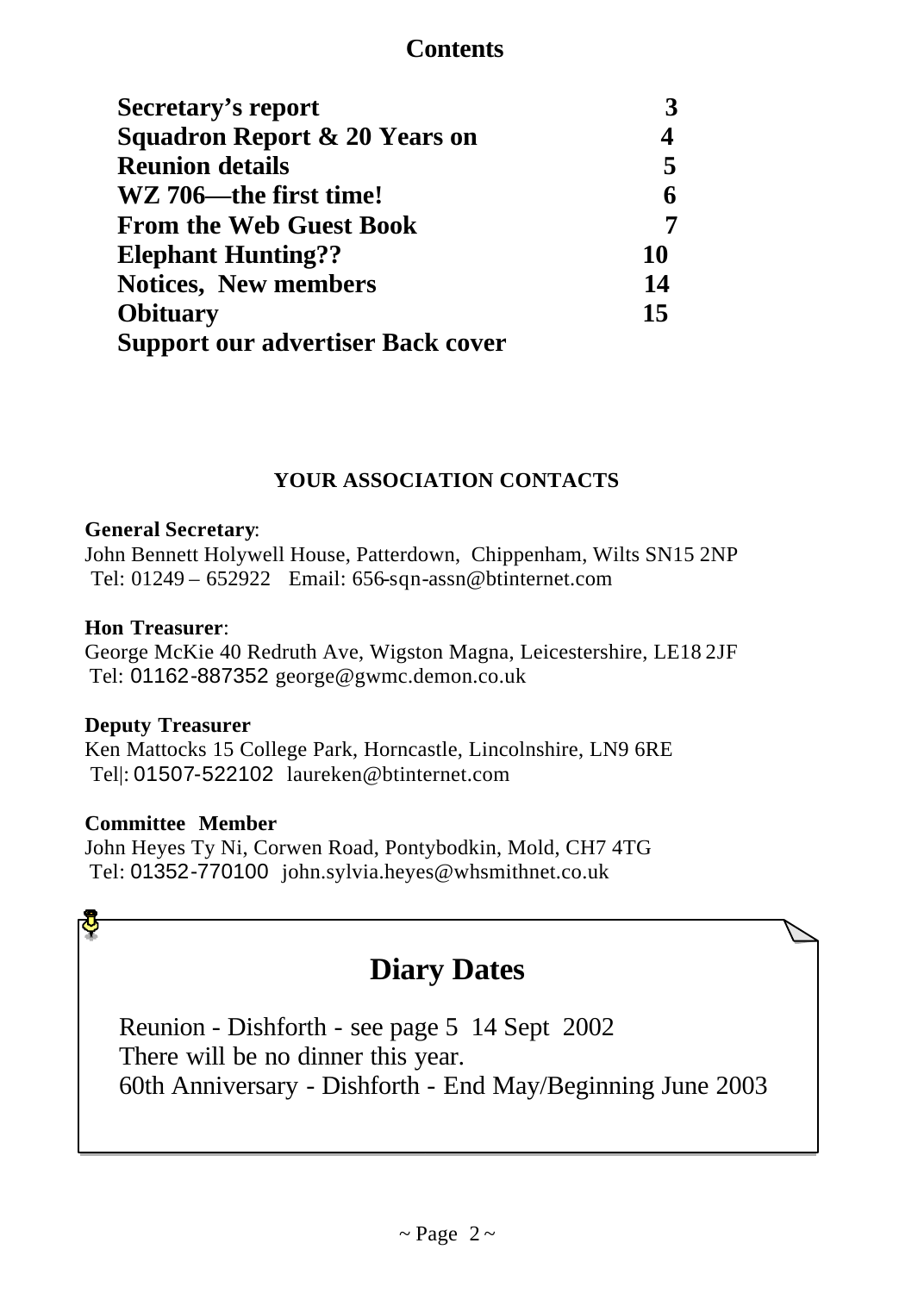The AGM and Burma luncheon was held at Langport on June 9th where 19 member and their ladies gathered at the Langport Arms. The meeting was preceded by a wreath laying at Huish Episcopi memorial, when inclement weather made us leave rather sooner than in past years. All items on the agenda, as published in the last newsletter were carried. Following on from last years AGM (where the fees were increased) various members had spoken to me saying the increase to £3.00 was not enough, and they would willingly pay "£10", "£15", "£5" etc One member has already amended his Standing Order to £20 p.a., whilst others did not cancel their previous S.O., and so pay £5. A

proposal to give current and new members the option of a voluntary annual or monthly donation by S.O., was carried. Any member now wishing to contribute a little more should contract either myself or the treasurer to obtain a form.

At the conclusion of the luncheon a committee met to discuss the program for the 60th Anniversary. After much discussion over the pro's and con's of the location and format, it was decided to hold the celebration within the Squadron at Dishforth. For operational reasons the date has now been put back to a week-end sometime at the end of May to the beginning of June. The Saturday will be a formal presentation of the cabinet to the Squadron, followed by an afternoon reunion. It is hoped to have Austers demonstrating their roll within a Squadron, and available for members to fly in. We are trying to get the AAC band to beat retreat. The evening will be a hangar dance with full buffet. Sunday we will hold a church parade, with a short march of soldiers and Association members, to the chapel.

More details will be posted as soon as we can get them. Members with Web access should watch the website (www.656squadron.org) where I will post details as well. I sincerely hope to have a large gathering of members for this occasion, so please make a note for next year somewhere so it won't clash with other dates.

I look forward to seeing you all at Dishforth on September 14th.

I'm sure all members would like to join me in congratulating Major Neil Dalton on his selection for promotion to Lt Colonel when he relinquishes his current post.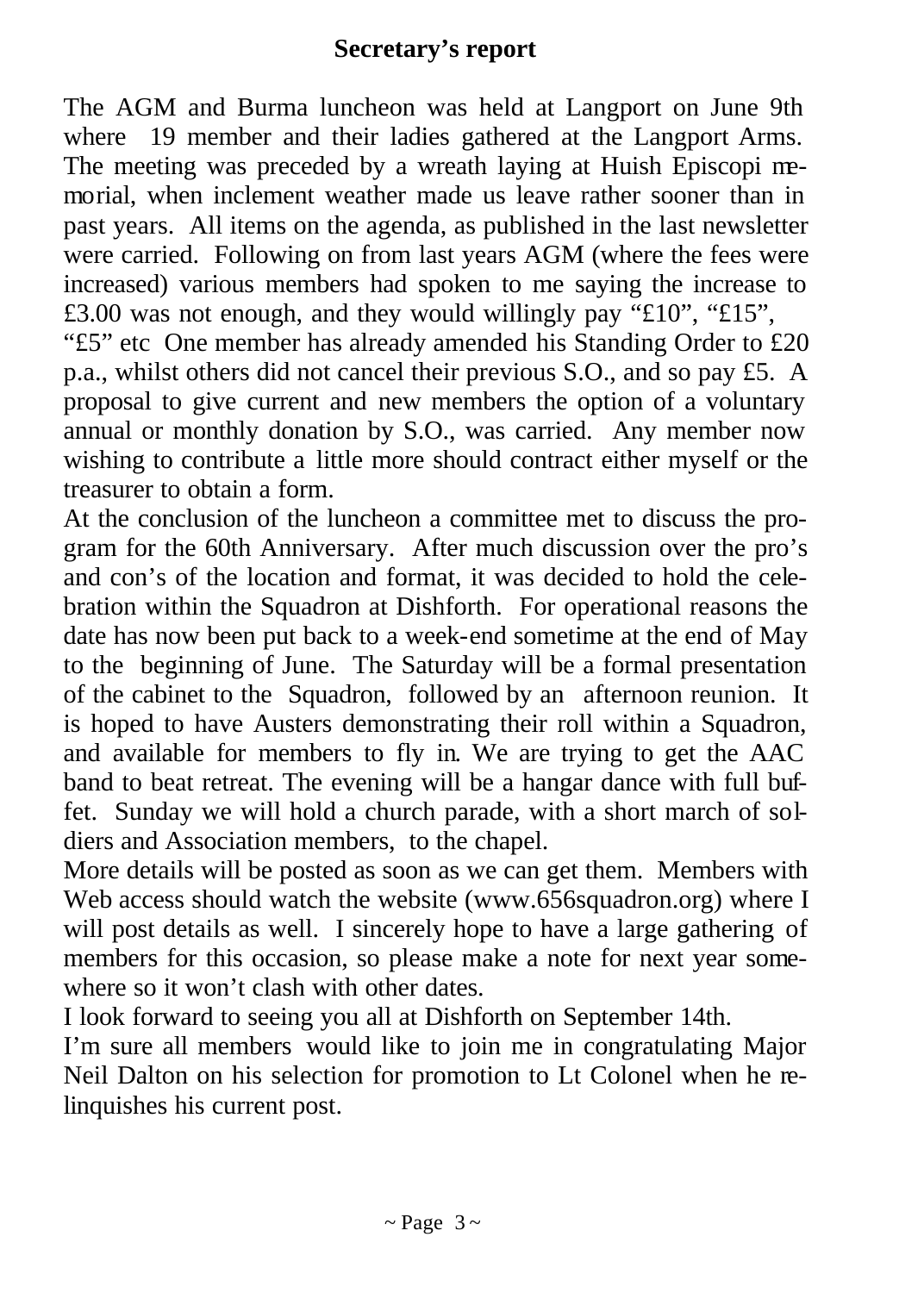# **Squadron Commanders Report**

Life has continued at a furious pace within the Squadron. Exercises have ranged from a Brigade **F**ield **T**raining e**X**ercise all over Scotland, a Squadron live-firing FTX at Otterburn to leading the 16 Air Assault Brigade participation in a joint, multinational air exercise at RAF Leuchars. Additionally, two detachments have been sent to Kenya on Exercise GRAND PRIX, last autumn and early in the New Year, whilst the Squadron was also warned for potential operational deployment to Afghanistan.

In other areas there have been notable successes; Squadron personnel have featured heavily on all recent promotion boards; we have held several excellent parties, fostering a stronger cohesive spirit; and, of particular note, we have been the first flying Squadron to win the Boroughbridge Sword (the Regimental inter-Squadron sports competition) since its inception ten years ago.

The coming months promise to be equally challenging. In the next few weeks changes will take place in the Regiment to cater for the commitments in the coming year. 656 Squadron is going to be restructured as a Gazelle only Squadron and will be undertaking several long-term operational commitments concurrently. The commitments are; a two Gazelle detachment to Kosovo on Operation AGRICOLA (one year); a two Gazelle detachment to Bosnia on Operation PALATINE (six months); and a two Gazelle detachment UK-based at 12 hours notice to move on Operation SALVAGE (one year). This will be in addition to other routine exercise and training commitments and the ongoing preparations for the

#### **6 0t h Anniversary celebrations**

See Page 9 for Outline proposals.

Next Newsletter should have more details.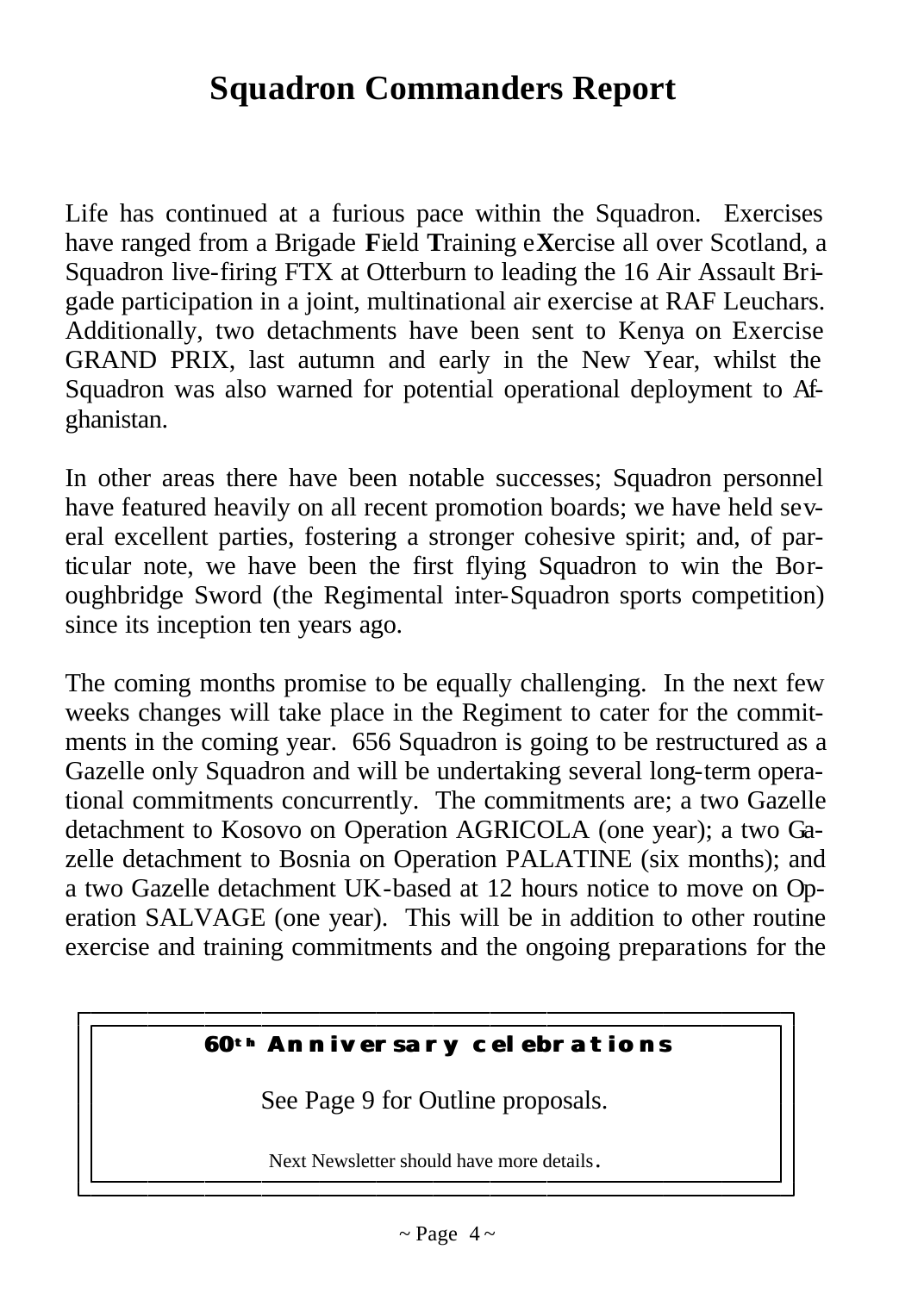# **REUNION 2002** And Squadron Families Day DISHFORTH 14th September

13:30 Welcome by Squadron Personnel, and refreshments in crew room

14:00 OC's address

14:15 Notices, then out to Arena displays and get-together in front of Hangar (indoors if wet!)

17:30 Bar-B-Q. There will not be a formal dinner this year.

21:00 Disperse

Members will be admitted to the airfield from 13:30 onwards. Please **DO NOT** arrive earlier.

The cost will be **£5.00** a head for members and their guests, please remit with details of your party and your vehicle make and registration to me as soon as possible. Don't wait until the last minute as we have to organise matters with the Squadron.

Any (single) member who would like overnight accommodation at Dishforth on Friday 13th and/or Saturday 14th please let me know before 25th August. Accommodation will be on camp at a standard charge, (a lot better than Hotel charges) with limited places. This will be on a FIRST come FIRST served basis, so if you delay you may miss out……..! (Note: I will be away from 30th July to 12th August so don't phone then!)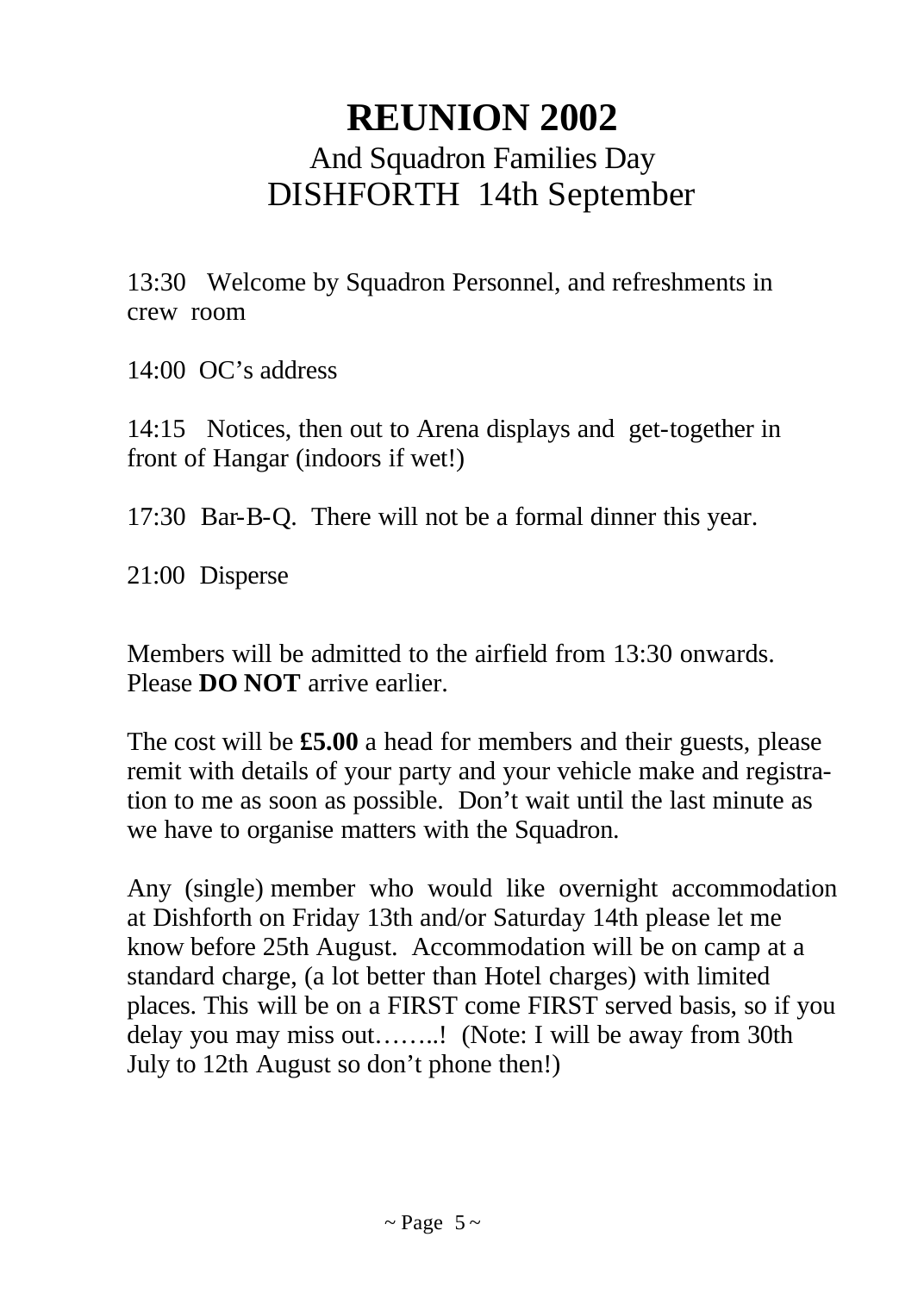Following the article in Autumn 2001 Chinthe about the crash of WZ 706 in Thailand, I am grateful to 'Chalky' White for the following account.

## *WZ706: The First Time*

#### 23rd May 1956

Late that afternoon Sergeant K. G. McConnell, Glider Pilot Regiment left 1902 Flight IPOH for **Noble Field K.L.** His last radio message was **K.L.** thirty minutes, but he did not arrive.

At the same time Malay experienced a violent storm and it was thought Sergeant McConnell bad been caught in it. A search centered on Bidor was organized for first light the next day.

#### 24th May 1956

At first light several Austers of 1907 Flight took off from Taiping, WZ706 being on of them.

Captain P. K. Myers Glider Pilot Regiment was the pilot and I was his observer.

Early afternoon whilst we were refuelling at Biddor one of the flight's RAF technicians asked if he could accompany us on the next flight. At the time WZ706 had a third seat fitted rather than the usual long-range fuel tank.

We had been flying some time when suddenly there was a loud bang. The propeller slowly became visible and then stopped. In the silence that followed Captain Myers sent out a mayday signal. Another aircraft in our flight, which also had visual contact with us, immediately acknowledged this.

We made a 'leisurely' decent towards Tin Dredgings, near the Bidor Tapah Road. I waited for the 'flop', but it never came.., the engine suddenly started! Captain Myers swung WZ706 starboard towards a piece of hard ground that had become visible, landing at what seemed a great speed..

The piece of land was only short with a high bank at the end. Captain Myers had to swing WZ706 round sharply to avoid the bank. We had made it to solid ground. We had landed at Grid Reference VJ9613 13. There was a short walk to the nearest road where the local police met us -they had watched our decent. Some of them stayed to guard WZ706, whilst the rest took us to the police station at Biddor.

WZ706 was recovered by the RAF and returned to the flight after rebuilding. Faulty fuel injectors where found to be the cause of the engine failure. I last flew in her on the 17th February 1957.

### $27<sup>th</sup>$  May 1956

Sergeant McConnell was presumed dead and the search called of.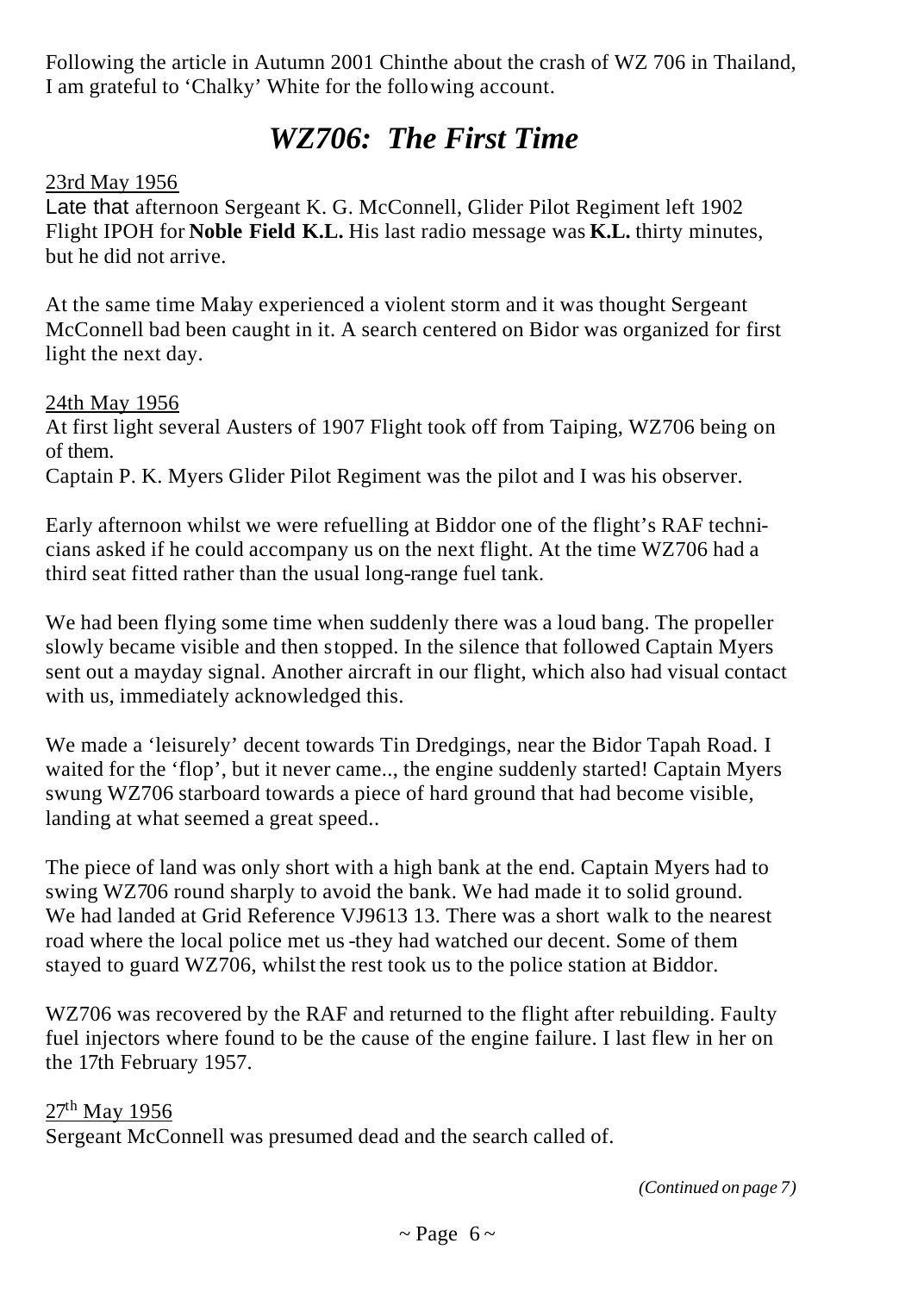*(Continued from page 6)*  $14<sup>th</sup>$  June 1956

Sergeant M<sup>c</sup>Connell arrived at Upatkramat Pulai, a village six miles south of Ipoh. His aircraft was found some mo nths later just east of Ipoh.



*I have since been told that WZ706 is now G-BURR last registered at Aldershot, deregistered in the 90's, and thought to have been removed to Middle Wallop. Anyone got any ideas of its final resting place??*

*Chalky, 1907 Flight Taping 1956-57*

WZ 706 on an RAF 'Queen Mary' transporter

## **From our Website Guest Book**

Quote, "My name is Jane Hadley, and I believe my father, Captain Ralph Hadley flew spotted planes in Burma during the war. Dad died in 1969, but his memory is still strong and I will never forget the stories of buffalo stew. Does anyone remember him?". Unfortunately I only have her Email address which is at Brighton University. Should any Burma veterans wish to contact her let me know and I will pass it on.

#### $=x=x=x=x=x=x=x=x=x=x$

Following his guest page entry, I have had contact with Mr Les Leetham who was an Auster engineer and pilot at the Rearsby works. He took the first Auster Mk 9's to Malaya and did conve rsion training to our pilots.

Names from his log book include: Maj **R**obertson (OC), Capt's: **B**radbrook, **P**hillips, **T**igne, **M**usters, **W**oodbridge, **G**ale, **L**eece, **R**efoy, **A**llum, **T**affs, **F**orman, **G**rinden-Welch, **O**ldershaw, **H**orner. He has also sent me photos of the first Operational flight of the 9, with Maj Robertson doing a leaflet drop.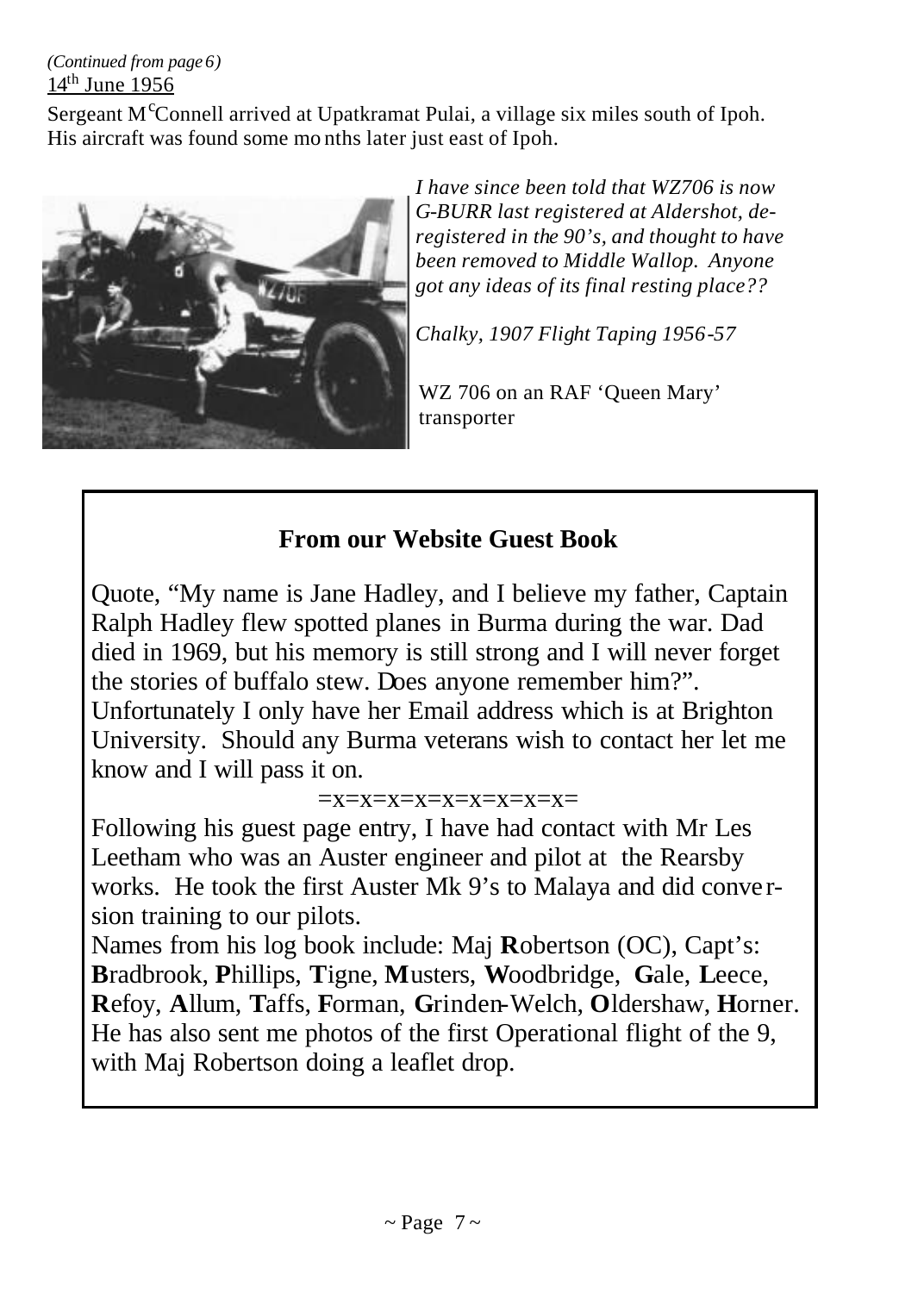*Do you remember* when the R.A.F. display team were flying Hunter jets and they were called the 'Black Arrows'?

At that time (1961) 14 Liaison Flight at Paroi camp, Seremban was commanded by Capt John Bedford-Davis, who had a penchant for formation flying, and the Flight performed at various ceremonies, such as the Sultans Birthday Parade.



## **BATTLEFIELD TOUR**

The tour of the battlefields had been cancelled due to lack of interest.

## **BENNETT's Bed & Breakfast**.

Four Diamond English Tourist Board Classification

To any members of the Association holidaying in Wiltshire, or just passing through, Joyce and I offer half price accommodation in our Bed & Breakfast. Situated on the outskirts of Chippenham facing open countryside. Within easy access to Bath, Bristol, Cirencester, Swindon, the Cotswolds and Somerset. Visit the website www.holywell-house.co.uk, any Tourist Information Office, or just ring us on 01249-652922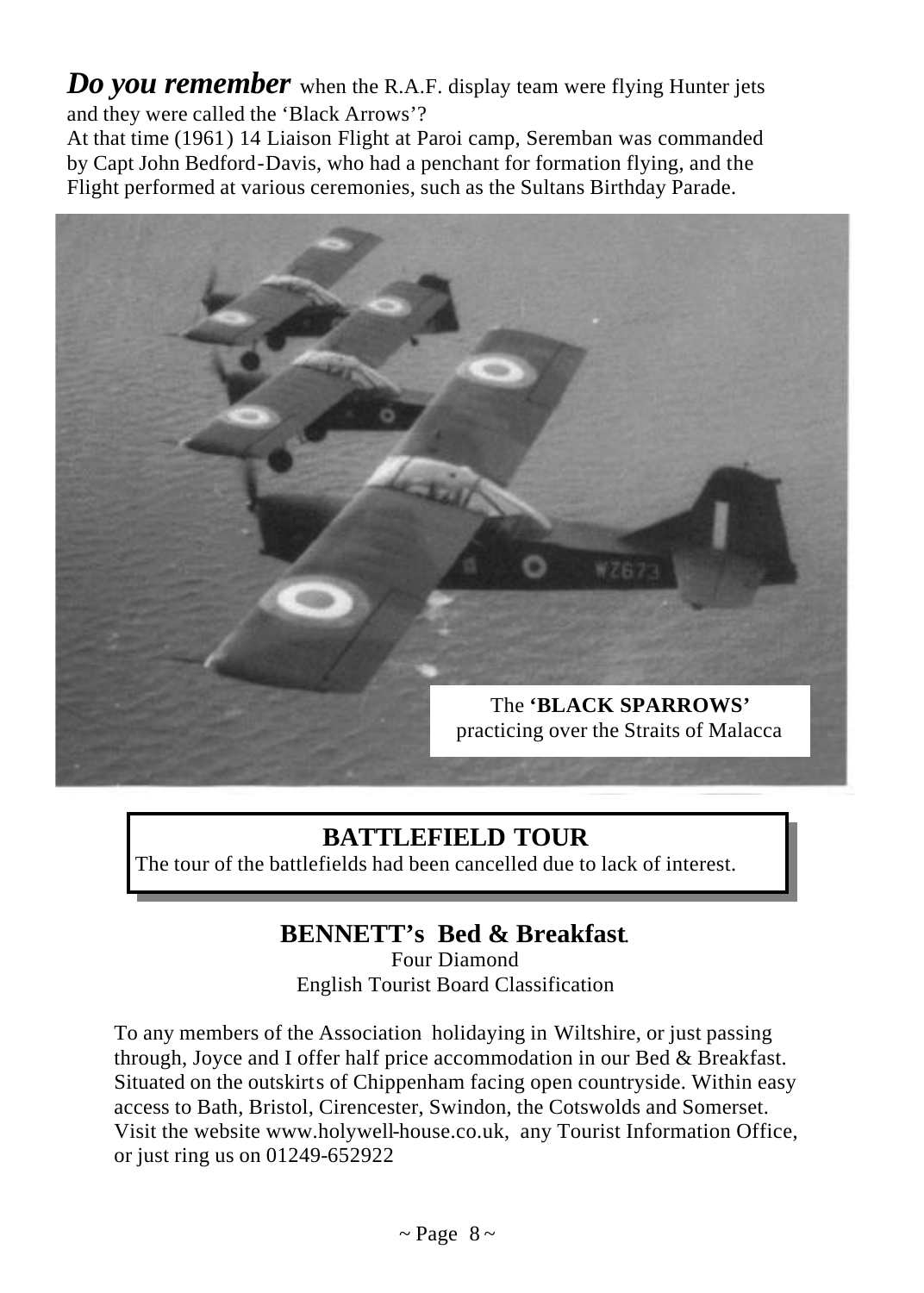# **656 SQUADRON 60th ANNIVERSARY**

Progress is being made for the celebrations of the 60th birthday, and an outline plan in place. As was written in the Secretary's page it will now be held at Dishforth. The reasoning behind this is that we would not have a Unit to host us at Middle Wallop or Netheravon. A formal dinner would cost in excess of £40 per head, which we thought a lot of members would decline. There would be difficulty in using MW airfield as the ATC and fire departments are civilianised. We appreciate that the majority of members are in the South, but hope this will not deter them from attending such a momentous occasion.

The date is to coincide with the start of intensive training to re-role into Apache mode, and I will let you know as soon as I can so that you may earmark this, and maybe take it as part of a holiday in the beautiful Yorkshire dales.

# **20 Years On**

In March Col John Greenhalgh started a search to try to contact as many ex Squadron members as possible who took part in the Falklands conflict . The object was to try to hold some form of celebration to mark the 20th Anniversary. Our Association was approached, but at that time we only had 3 Falklands bods. Nevertheless out of all that J.G. managed to contact, a total of 44 were keen to meet, and decided to hold a dinner night. This was held in the Officers Mess at Netheravon on 18th May, as your secretary I was invited to attend. The function was a full silver service dinner and as could be expected, was excellent. Everyone had a thoughroly good time, and it was nice to see so many old comrades meeting again, many for the first time in over 15 years. Photographs of the event are now on our website for all to see. I'm pleased to say that I took along a handful of application forms, and now have more members with us. Col John Greenhalgh, who was awarded the DFC, has also sent me his account of the Falklands campaign for our archives.

Whilst I sat at the table I had in front of me a beautiful Silver Auster and the plinth was inscribed 'to 656 Squadron from 14 Liaison Flight'. I hope steps are being taken to retrieve this from Netheravon and into our own Squadrons' custody.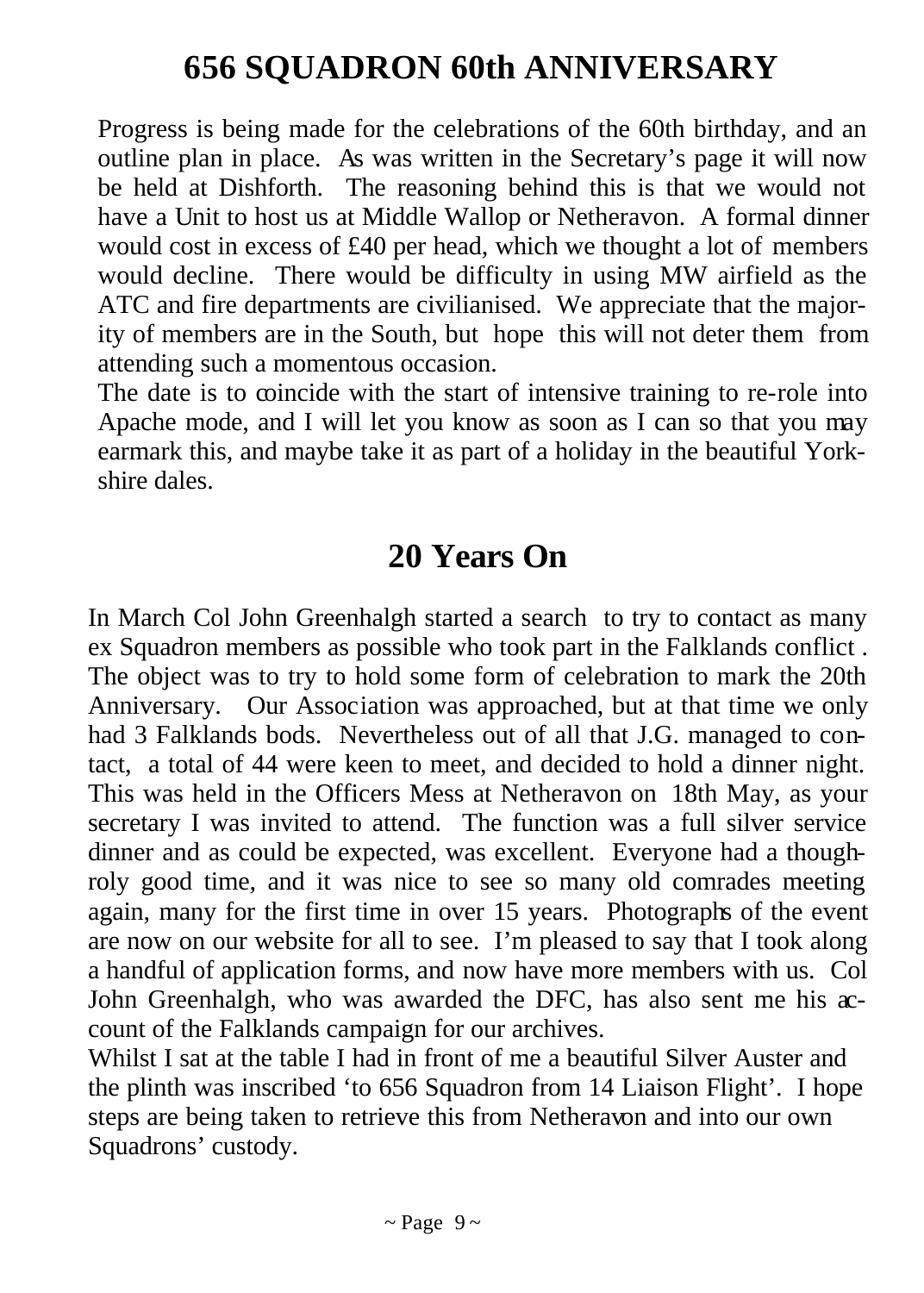#### THERE I WAS AGAIN – AGAIN or HOW NOT TO SHOOT AN ELEPHANT By Maj I.E. BELL. DFC RA 14 Flight 1956-59

 It was such a long time ago that I only have to close my eyes for a moment and I can see it all as bright as day. Malaya, (when it was) nineteen fifty seven or something. Pitch black night over the jungle [or was I], no radio communication, my Auster 9 beginning to get short of fuel and nowhere else to go. How the Hell did I get myself into this? Well, are you sitting comfortably? Then I'll begin.

 All those years ago I was a first tour, (but even so, of course, very experienced), pilot with 14 Flight of the Glorious 656 based at Seremban. Down the hill from our home bungalow lived 'Bill', the game warden of Pahang, when he wasn't in the jungle doing his thing. My wife, the kids and I often used to walk the dogs down there of an evening to have a chat and look at any of the sick or damaged animals he often had in and about his garden. One mid-week evening he happened to mention that there was a rogue elephant which was causing several sorts of mayhem over at Fort Iskander by tearing apart the Sakai ladangs, (the indigenous, little, jungle people of Malaya's 'small holdings') and asked me if I'd like to join him there some ten days later - the time it would take him to walk through the miles of intervening jungle and help him 'sort out the problem'. In short order I'd spoken to the Flight Co mmander and arranged to 'borrow' WZ 377, (Yes! That's it in the museum now!), for next week-end and got a pink chit from 'She who must always be instantly obeyed'.

 The following Friday afternoon saw me kicking the tyres - no fires to light in those days - and leaping happily into the luft, East through the Kuala Pilah pass, over Bahau rubber plantation with, close to its Southern edge, its little strip which runs through the estate's nine hole golf course and, setting the new course for Fort Iskander in the great empty, jungle covered middle of Pahang State. It was a lovely late afternoon and, as I saw the lake which surrounded the fort in the distance and began to descend towards it, I called base, told them I was landing and, wishing them "Goodnight" told them to close down.

 As I landed Bill came running up. "Ian" he said "There is a Gurkha soldier who has just lost a confrontation with a spitting cobra. Will you take him back to Bahau where an ambulance will be waiting for him?" There was no need for me to tell him to bring the soldier along as two of his fellows were doing precisely that. A quick mental calculation told me I had plenty of fuel and sufficient time to get there and back before dark. I didn't even unstrap. "Shove him in the other seat" I said and in less than three minutes we were on our way with Bill running back to the wireless room to get the Police to contact my base to re-open radio contact.

 The eye-wrapped Gurkha behaved well although he was obviously in considerable pain and worried that he would go blind before I could get him to where he could get expert treatment and the trip back to Bahau was a quick fifteen minute synch. I knew it well and had flown over it as a way point before setting off over the flat and

*(Continued on page 11)*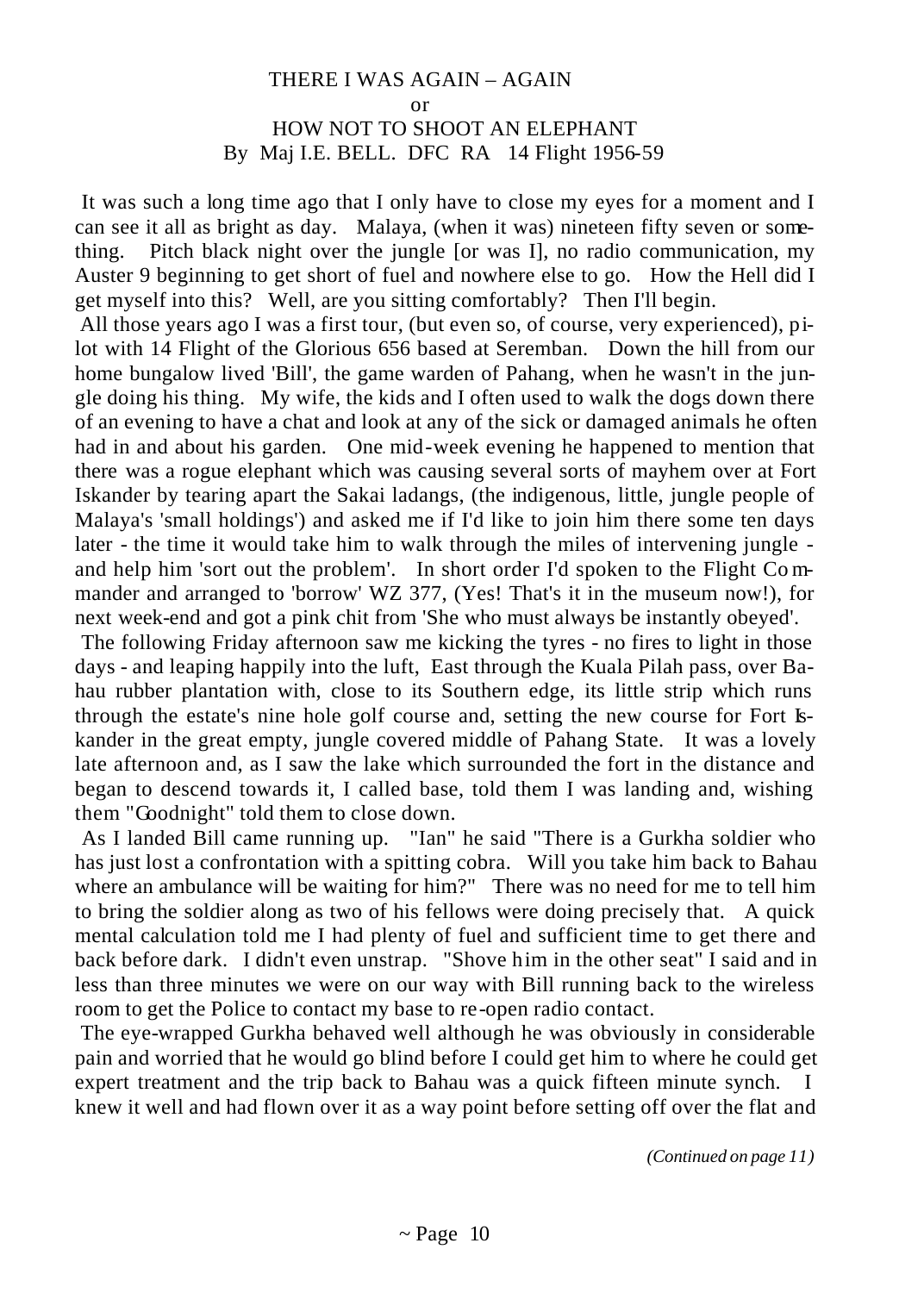#### *(Continued from page 10)*

trackless jungle towards Iskander. I turned into wind over the estate manager's bungalow and landed on the grass of the strip which was neatly laid out with black and white painted oil drums cut in half lengthwise and laid flat, marking the edges between it and the fairways, bunkers, bushes and trees.

 The ambulance was waiting by the club house as I taxied up. I closed down, helped the patient out of the aircraft and into the van, didn't bother to kick the tyres and was off, passing over the great square of the Bahau rubber plantation as I set course, once again, for Fort Iskander. No answer to my repeated calls on the (was it a?) 64 set even though I had remembered to wind out the aerial!

 About fifteen minutes later and just as I had mentally pre-flight planned as I left Iskander with the casevac, there it was again right on the nose in the last of the evening light. I made a blind call to base and throttled back before I saw that the whole of the lake's surface was covered in mist. There was not a single clue to the whereabouts of the strip. "Christ! What does 'A' do now?" I asked myself as I thrust on full throttle and climbing, turned sharply back towards Bahau.

 Now pause a moment. For those of you who may not have been lucky enough to serve in the Far East with 656, nor even in the tropics, (if not for those of you who have and will know all about tropical twilight), there isn't any! Twilight that is! Three minutes after the sun disappears below the horizon it is full, dark, black night and that is what happened even before I'd climbed to my cruising height of 3,000 feet.

 It was dark over the jungle and the jungle itself was even darker and, even though I had flown this exact route less than half an hour previously, there was nothing, not even an outline of the central Malayan mountain range some fifteen minutes flying ahead, to give me a clue to my exact position. There was no moon! The stars were bright, but the jungle wasn't! I did some frantic mental time and distance calculations even before I checked my fuel state and realised that I now had insufficient fuel to get back to my base at Seremban which seemed to have remained closed this late Friday, despite my message left at Bahau as well as Iskander, as there wasn't a peep from my set apart from the static. There was no other place to go apart from Bahau, but how the hell do I find it in the dark?

 I turned the instrument lighting down to 'Tock Aitch lamp' standards (and if you are too young to know what that is, ask Iain Scott, 'cos he are it!), stuck my head out of the window, as I had, instead of the usual aircraft observation fit, put the doors on for this sortie and, right on my time estimate saw a straight line of even darker black running North/South below me. "It must be the Eastern edge of the Bahau rubber estate!" I was no longer 'temporarily unsure of my precise position'. (Who ever admits to being really lost?)

 I turned gently South with my eyes glued to the junction of the jungle and the rubber and lost it almost immediately. A gentle rate one turn would have been nice but a rate 4+ gets one round quicker and there, under my starboard wing, was the South Eastern corner of the estate delineated in two shades of black. I knew now that the strip was somewhere below and just ahead of me and that the foot hills of the mountains were at

*(Continued on page 12)*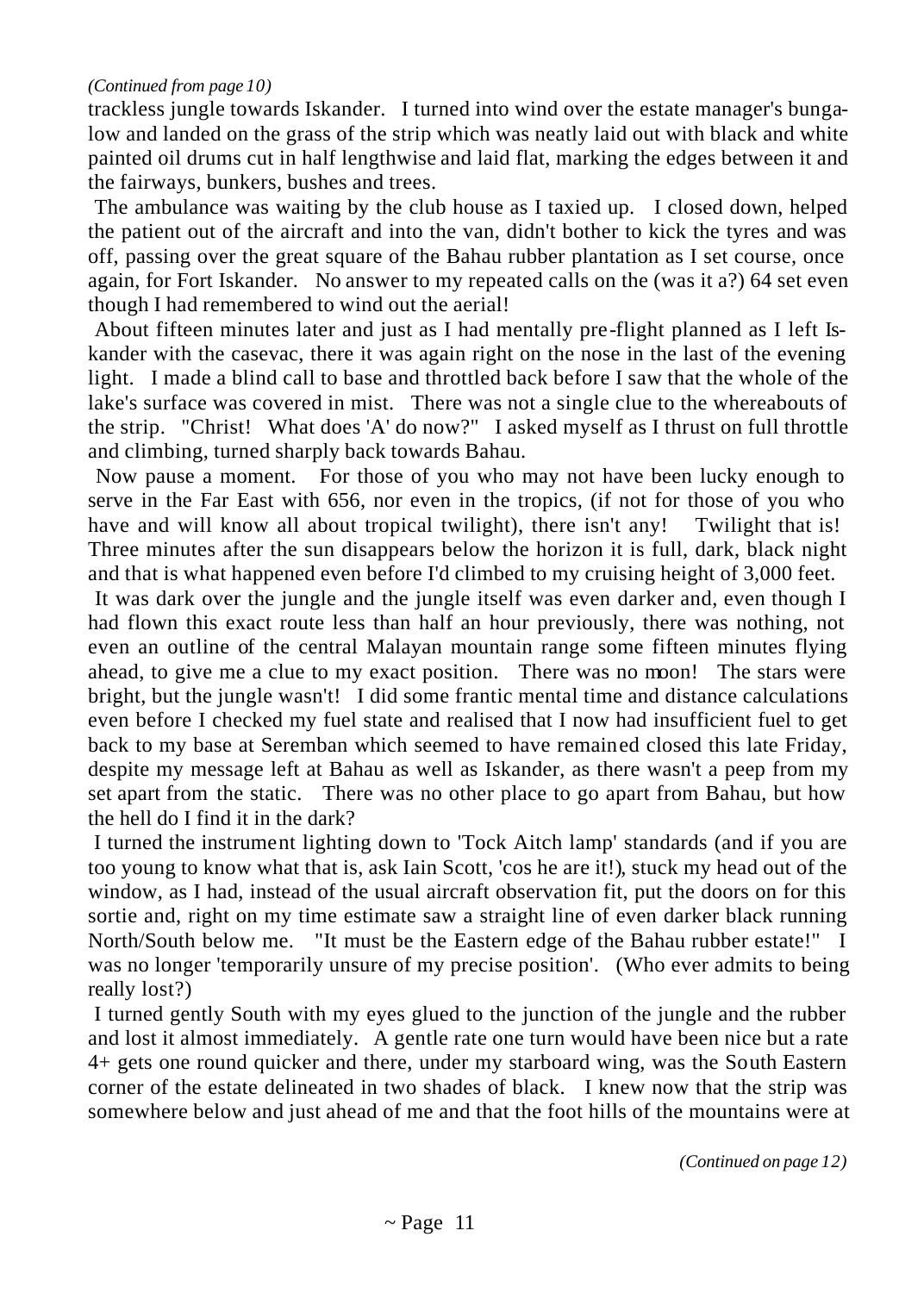#### *(Continued from page 11)*

least two safe minutes flying time ahead.

 I carried out my downwind checks before descending gently as I didn't want any distractions as I got closer to the ground. Fuel was a bit tight but would keep me airborne for sufficient time to have a good look, a dummy run and an overshoot or two. I switched on the landing light and wondered if the bulb had blown as there was no glow on the clear air ahead. It's not the sort of thing one checks very often. Do you? The black became patchy underneath and I realised that I was now over the golf course, but where the hell was the strip?

 I flew round a couple of times, they could hardly be called circuits and I realise now how much easier it would have been if I'd have had a helicopter strapped to my nether regions, (but they weren't Army equipment in those early days), instead of a fixed wing which was going to have to touch the ground, or something even harder and more vertical, at 45 knots or so.

 I got the impression that I could see a length of clear black roughly on the same bearing on which I had recently landed and taken off again; the strip perhaps? So giving myself plenty of room, I carried out a tightish circuit, pumped on half flap and eased down towards it. Suddenly a single, great tree lit up directly ahead. I hit the throttle before I realised that, thank God, the landing light was working after all. The topmost twigs brushed my wheels, or vice-versa, but I was safely airborne and really worried now about my fuel state as, in the nose up attitude, the needle was solid against the stop. The bottom stop!

 I climbed and circuited again trying to see the strip through the blackness. I knew it was down there somewhere almost immediately below me, but WHERE? The fuel state was such that I was going to have to make a landing shortly or be faced with a sudden lack of noise at the front end. Suddenly, a whole bunch of lights came on down below. I squinted in the comparative brilliance. It was the perimeter security fence around the estate manager's bungalow. The very bungalow at the downwind end of the strip!! The one I'd landed over that very evening and it was only a hundred yards or so North of my previous attemp t and now right on the nose.

 Carefully I lined up the lights on the runway's heading and let down over the lights practically on the stall. As I passed over the last lamps everything went completely black. "What the hell, you're committed anyway" I thought and you can guess my relief when I saw a pair of black and white painted half barrels, with only the white showing, flash by on either side of the aircraft illuminated by the landing light. Even so I stood on the brakes hard enough to lift the tail just in case there was another tree somewhere in the darkness ahead - and stopped!

 After a few minutes to let some blood back into my adrenalin stream, I taxied forward, most gently, to the club house again, closed down, left the Auster, took my rifle and went to thank the manager for having the 'naus' to switch on his lights when he heard me in trouble attempting to land. "What's that, Ol' Boy" he said "I always have 'em switched on at this time! Have a whiskey?" I did! A couple in fact. And dinner, but despite his kindness, I slept with my aircraft.

Oh yes! The elephant. (I thought you'd never ask!).

*(Continued on page 13)*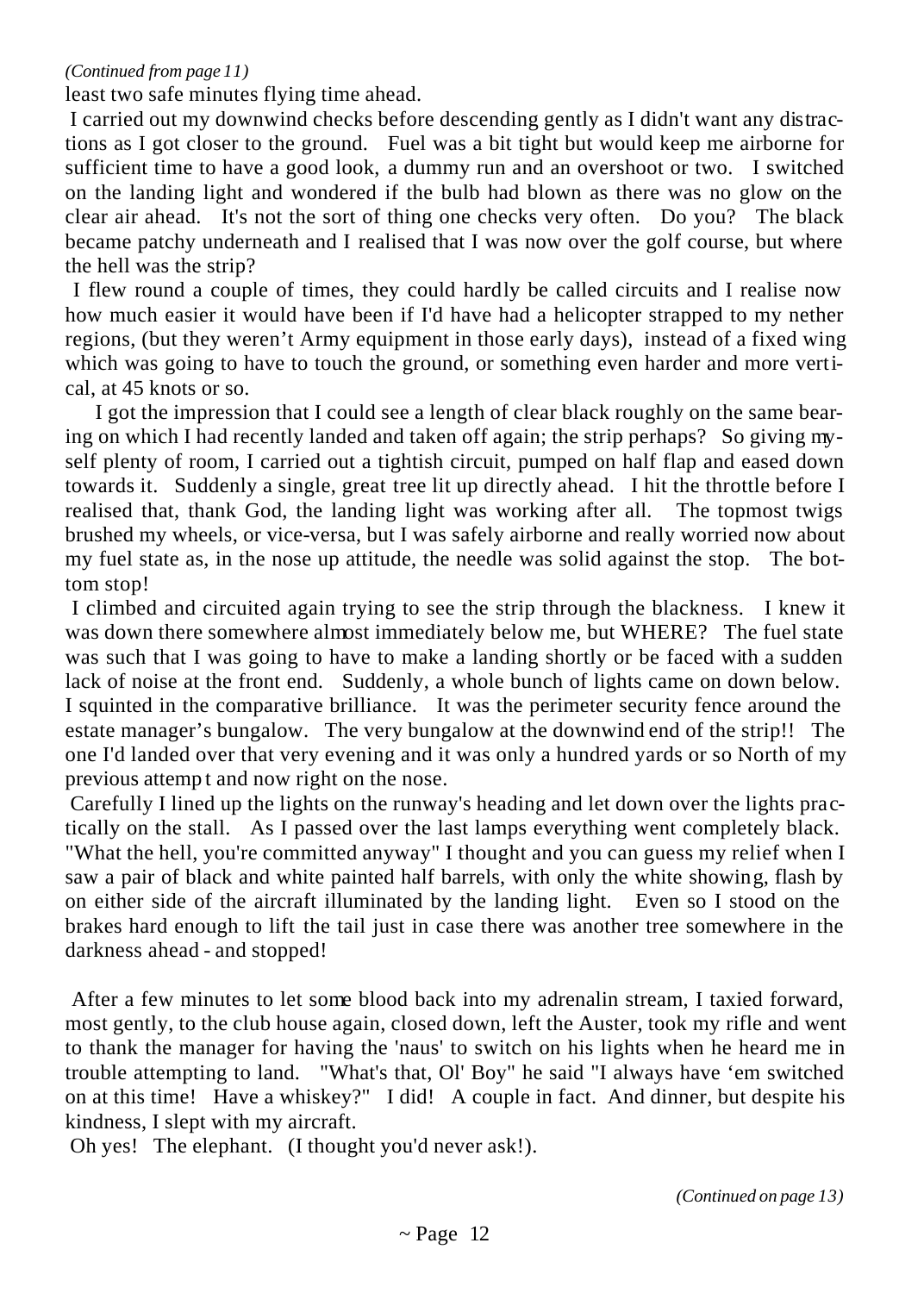#### *(Continued from page 12)*

 Shortly after dawn the following morning - yes, that's right, full daylight in five minutes - the reverse of nightfall. Having refuelled I retraced my 'steps' to Fort Iskander to find that they had, very kindly, laid out a 'flare path' of candle filled cigarette tins the night before, (although they hadn't been able to light all of them because some were hard to find in the fog), and that their Police radio contact had failed to contact my Seremban base with my request to switch back on. They hadn't worried too much however!

 Bill and I got into a native craft which didn't offer much crocodile protection, I thought, and wouldn't have stood anyone rocking the boat more than five degrees before the freeboard wasn't and we were paddled through limpid water and some beautiful jungle scenery to an island where the elephant had last been seen. We stepped ashore with a Sakai tracker into a very small clearing surrounded by some very thick secondary bush. Almost instantly we found a deep footprint into which the native was able to pace two and a half of his own feet. Now I know that the Sakai are quite small, but 2½ of their feet still means a very BIG elephant.

 Bill looked first at the very thick undergrowth, hanging, like an impenetrable curtain just a few feet in front of our eyes, then at me. "I think this is beyond my capabilities" he said, "let's try it another day".

 Now that's a very wise sentence which I have, many times since, recommended should be learnt by heart for use by all pilots when conditions just might be more than a little taxing, no matter how experienced you think you are. I learned it by heart and, with the addition of "Sir" or even "General" I've used it myself. Hundreds of times!

*My thanks to I.E. Bell for this contribution. Why not put your experiences down and let me have them to publish, and keep in the Association archives.*

# **Please remember to**

## **notify the General Secretary of any change of address, or phone**

**numbers**. The members using **Email**, remember, when you change your ISP you lose your old address. The ability to send you these newsletters by Email saves quite a cost to the Association in postage, stationery and labour! Not to mention full colour pages!

I know we don't like to talk about it, but please, leave clear instructions for your next of kin to contact membership records, so firstly, if possible, we can get a representative to attend the funeral, and then to also avoid sending distressing correspondence. As Membership is open to any relatives of persons connected to 656, they may wish to continue with the Association in their own rights.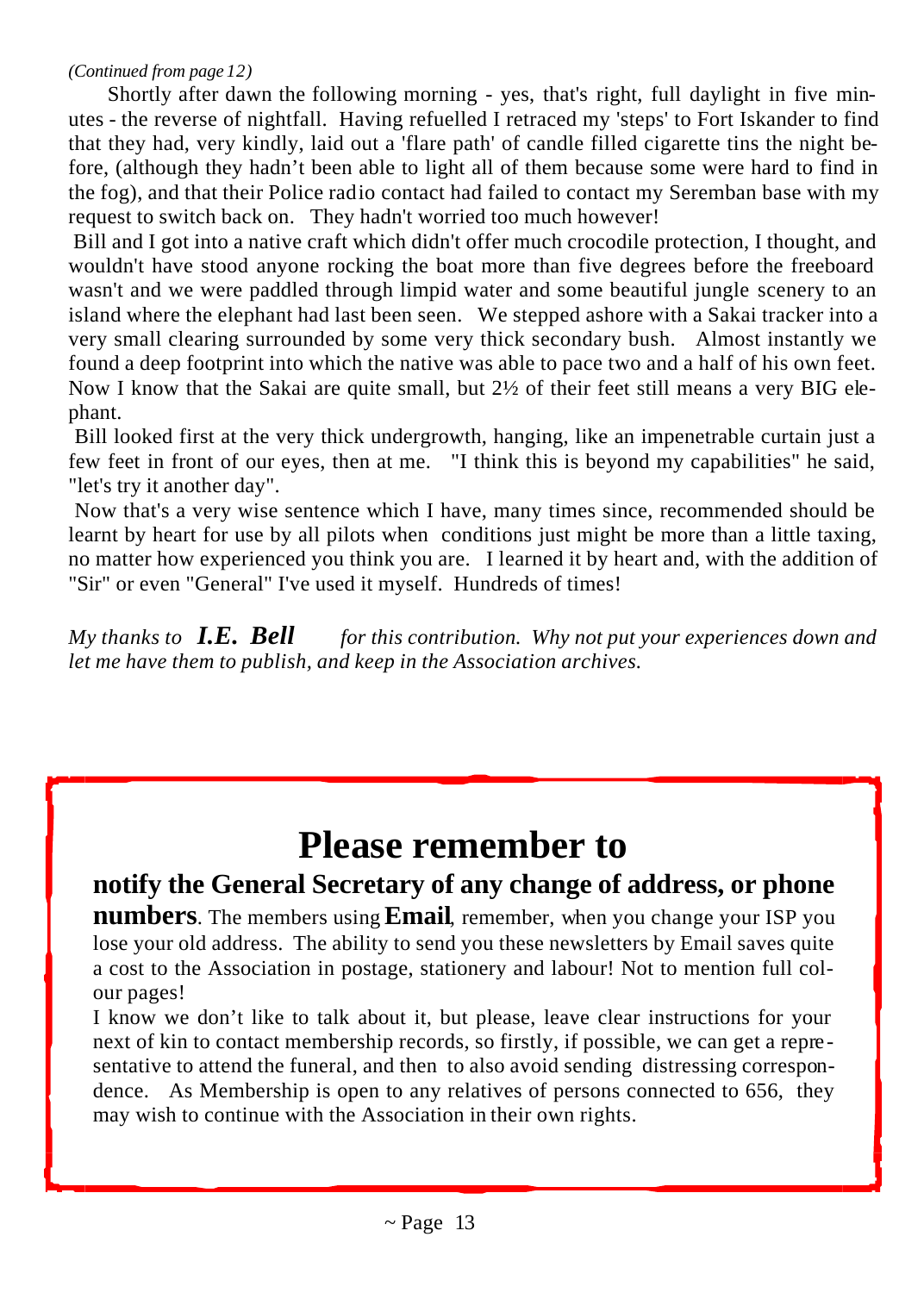# **NOTICES**

#### Military Research

If you need research into family military details I can recommend the following source. He has helped both our President and myself with a professional service. His charges are reasonable, and knowing his way round the records office can save a lot of time should you try to do it yourself!

Mr Paul Baillie, Miltary Research, 14 Wheatfields, St Ives, Huntingdon, PE27 3YD. Phone 01480-465691.

Email Paul.baillie@Talk21.com

| NEW MEMBERS SINCE LAST NEWSLETTER |                       |           |                                             |
|-----------------------------------|-----------------------|-----------|---------------------------------------------|
|                                   | 556 Monk D.           | REME      | 59 - 61 KL                                  |
|                                   | 557 Kennealy M.H.F.   | REME      | 65-66 HK, Kuching .66-68 Kluang<br>Wksp FRT |
|                                   | 558 Walkling D.L      | AAC       | 36-89 Belise, Kenya,                        |
|                                   | 559 Boys-Karle J      | Associate | Daughter of Rex Boys (Deceased)             |
|                                   | 560 Cooke C.M.        | REME      | 37-89 N'avon, Kenya,                        |
|                                   | 561 Sutcliffe T.R.F.  | RAF       | 47-48 KL, Changi, Kluang, Malacca           |
|                                   | 562 Collier D         | REME      | 70-73 HK 81-84 F'bro, N'avon                |
|                                   | 563 Durney R.         |           | RASC/GPR 52-55 1913 Korea                   |
|                                   | 564 Perrins R.W.      | REME      | $64 - 65$ 11 Fit                            |
|                                   | 565 Hitcham D         | REME      | 65 - 67 Kluang                              |
|                                   | 566 Tinley-Beets L.J. | AAC       | 30-83 Farnbro' & N'avon                     |
|                                   | 567 McDaniel M.D.     | AAC       | 95-97 Dishforth                             |
|                                   | 568 Sanders W         | REME      | 58-59 KL, 59-60 7 Flt                       |
|                                   | 569 Peacocke R.L.     | RAOC      | <b>82 Falklands</b>                         |
|                                   | 570 Walker R          | AAC       | 80-83 Falklands 88-91 worldwide             |
|                                   | 571 Greenhalgh J.G.   | AAC       | 30-83 Falklands, '86                        |
|                                   | 572 Betchley T        | AAC       | 79-83 Rhodesia & Falklands                  |
|                                   | 573 Macintosh G.T.    | RAOC      | 58-60 KL & 14 Flt                           |
|                                   | 574 Chester A         | RE/AAC    | 64-67 11 Flt Kluang & Brunei                |
|                                   | 575 Coley J           | REME      | 80-82 UK & Falklands                        |
|                                   | 576 Johns M           | AAC       | 69-72 H.Kong 79-83 N'avon                   |
|                                   | 577 Laventure N.I.    | REME      | 76 H.Kong 86-88 N'avon                      |
|                                   | 578 Jones G           | RA        | 54-55 7 Flt Taiping                         |
|                                   | 579 Dalton N.J.       | AAC       | 01 to date                                  |
|                                   | 580 Kerr G.K          | AAC       | 80-83 F'bro, N'avon, Falklands              |
|                                   | 581 Pollard M.R.      | RЯ        | 64-66 11 Flt Kluang, Brunei                 |
|                                   | 582 Palmer E.T.       | ⊰Ä        | 60-63 14 Flt Kluang, Brunei                 |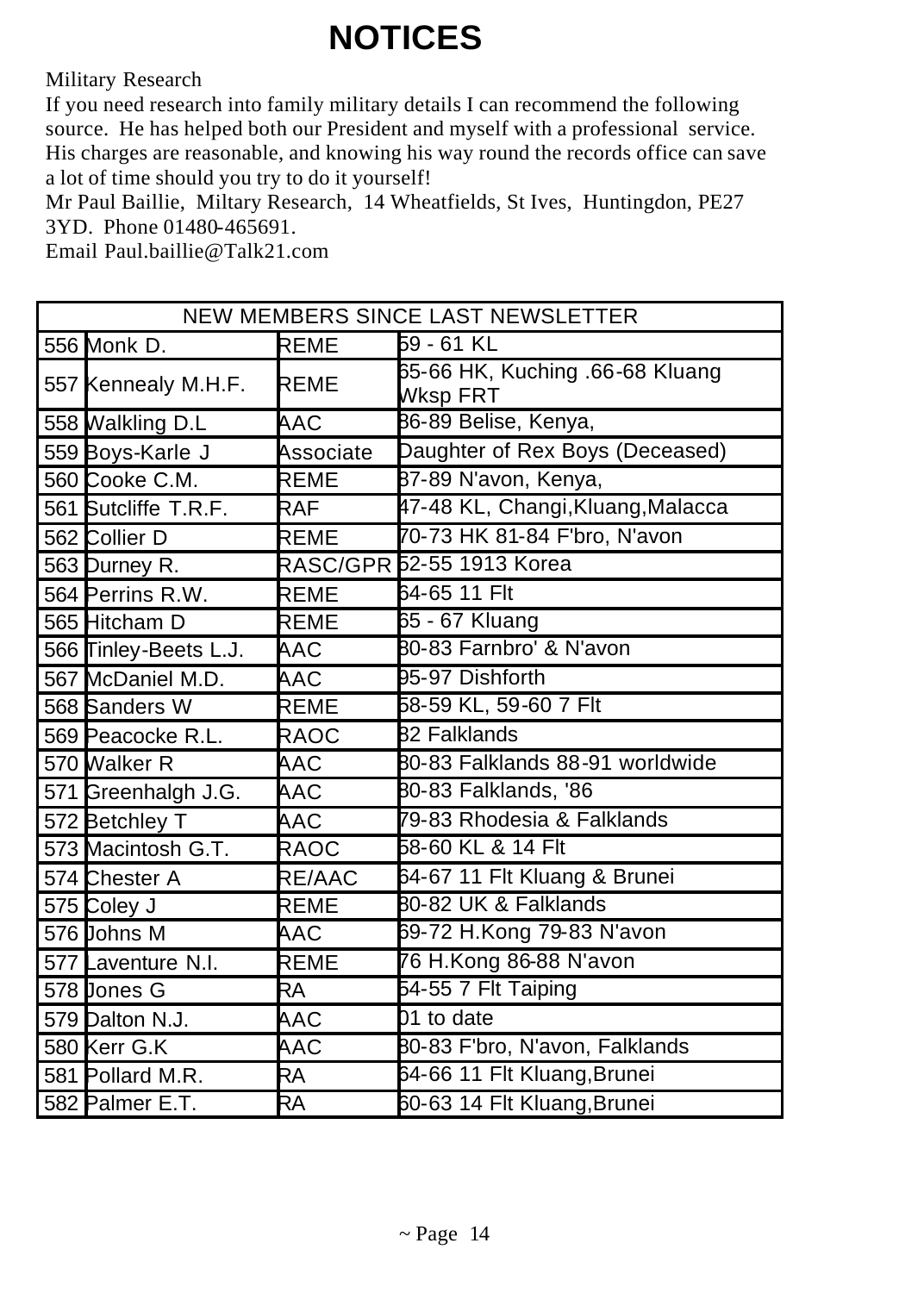## **Deaths**

 Regretfully we announce the deaths of the following members, and offer condolences to their friends and relatives.

179 McNinch J.J. Maj RA Died 30-Jul-97 4 Boys R.H.C. Capt. RA Died 13-Feb-02 407 Brown F \* Mr RAF Died 11-Apr-02 66 Duthoit W.P. Maj. Staffords Died 13-Mar-02

\* Mr Fred Brown has bequeathed 5% of the residual funds of his estate to the Association, which I believe is a 'first', for which I have sent thanks to his relatives. The amount is subject to Probate.

## **History and Archives**

How many times have you heard that someone regreted when an elderly relation passed away their memorabilia and artefacts were disposed of, as they were meaningless to others? It happens all too often as 'house clearance' men dispose of unsaleable items into the rubbish, or relatives have no care after the initial sorrow phase passes, and dispose of them.

 PLEASE do not let this happen to anything you own connected with 656 Squadron. Get your relatives to be aware of it, put it in your will, do what you may but please, ensure that anything, no matter how minor it may seem, is sent to the Secretary of the Association. Photo's, letters, diaries all contain an historic aspect of the Squadron.

 Even better, why not send them now so you can guarantee they are preserved. We can then decide if and where items should be best kept or copied

™®®®®®®®®®®®®®®®®®®®®